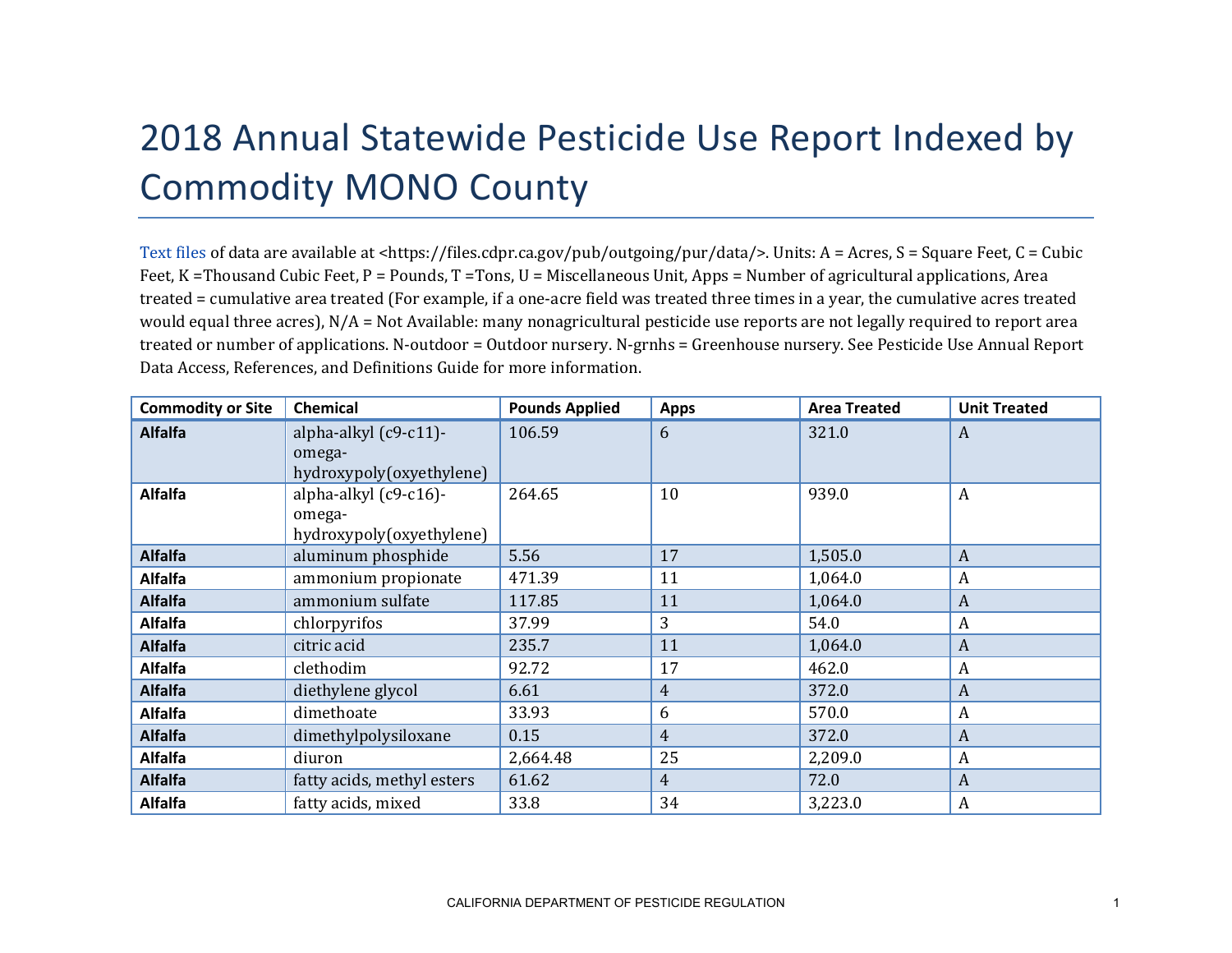| <b>Commodity or Site</b> | Chemical                                                                            | <b>Pounds Applied</b> | <b>Apps</b>    | <b>Area Treated</b> | <b>Unit Treated</b> |
|--------------------------|-------------------------------------------------------------------------------------|-----------------------|----------------|---------------------|---------------------|
| <b>Alfalfa</b>           | fatty acids, c16-18 and<br>c18-unsaturated, branched<br>and linear                  | 0.82                  | $\overline{7}$ | 126.0               | $\boldsymbol{A}$    |
| <b>Alfalfa</b>           | flupyradifurone                                                                     | 46.59                 | $\overline{4}$ | 369.0               | $\boldsymbol{A}$    |
| <b>Alfalfa</b>           | glycerol                                                                            | 25.35                 | $\overline{7}$ | 126.0               | $\boldsymbol{A}$    |
| Alfalfa                  | glyphosate,<br>isopropylamine salt                                                  | 967.17                | 6              | 544.0               | $\boldsymbol{A}$    |
| <b>Alfalfa</b>           | hexazinone                                                                          | 452.66                | 16             | 1,259.0             | $\overline{A}$      |
| <b>Alfalfa</b>           | imazamox, ammonium salt                                                             | 33.05                 | 8              | 677.0               | $\boldsymbol{A}$    |
| <b>Alfalfa</b>           | imazethapyr, ammonium<br>salt                                                       | 1.78                  | $\mathbf{1}$   | 18.0                | $\boldsymbol{A}$    |
| <b>Alfalfa</b>           | lambda-cyhalothrin                                                                  | 13.74                 | 13             | 457.0               | $\boldsymbol{A}$    |
| <b>Alfalfa</b>           | lecithin                                                                            | 778.76                | 40             | 3,790.0             | $\overline{A}$      |
| <b>Alfalfa</b>           | mineral oil                                                                         | 520.42                | 6              | 321.0               | $\boldsymbol{A}$    |
| <b>Alfalfa</b>           | alpha-(para-nonylphenyl)-<br>omega-<br>hydroxypoly(oxyethylene)                     | 260.91                | 57             | 4,308.0             | $\boldsymbol{A}$    |
| <b>Alfalfa</b>           | alpha-(para-nonylphenyl)-<br>omega-<br>hydroxypoly(oxyethylene),<br>phosphate ester | 341.76                | 11             | 1,064.0             | $\boldsymbol{A}$    |
| <b>Alfalfa</b>           | oleic acid, methyl ester                                                            | 1,235.04              | 10             | 939.0               | $\boldsymbol{A}$    |
| <b>Alfalfa</b>           | paraquat dichloride                                                                 | 1,307.38              | 29             | 2,564.0             | $\boldsymbol{A}$    |
| <b>Alfalfa</b>           | pendimethalin                                                                       | 1,665.18              | 11             | 989.0               | $\overline{A}$      |
| <b>Alfalfa</b>           | polyethylene glycol                                                                 | 20.94                 | 12             | 887.0               | $\boldsymbol{A}$    |
| <b>Alfalfa</b>           | propionic acid                                                                      | 514.11                | 30             | 2,851.0             | $\overline{A}$      |
| <b>Alfalfa</b>           | sodium<br>diisooctylsulfosuccinate                                                  | 0.41                  | 7              | 126.0               | $\boldsymbol{A}$    |
| <b>Alfalfa</b>           | sodium polyacrylate                                                                 | 11.78                 | 11             | 1,064.0             | $\overline{A}$      |
| <b>Alfalfa</b>           | sodium xylene sulfonate                                                             | 2.66                  | 7              | 126.0               | $\boldsymbol{A}$    |
| <b>Alfalfa</b>           | tall oil fatty acids                                                                | 20.94                 | 12             | 887.0               | $\boldsymbol{A}$    |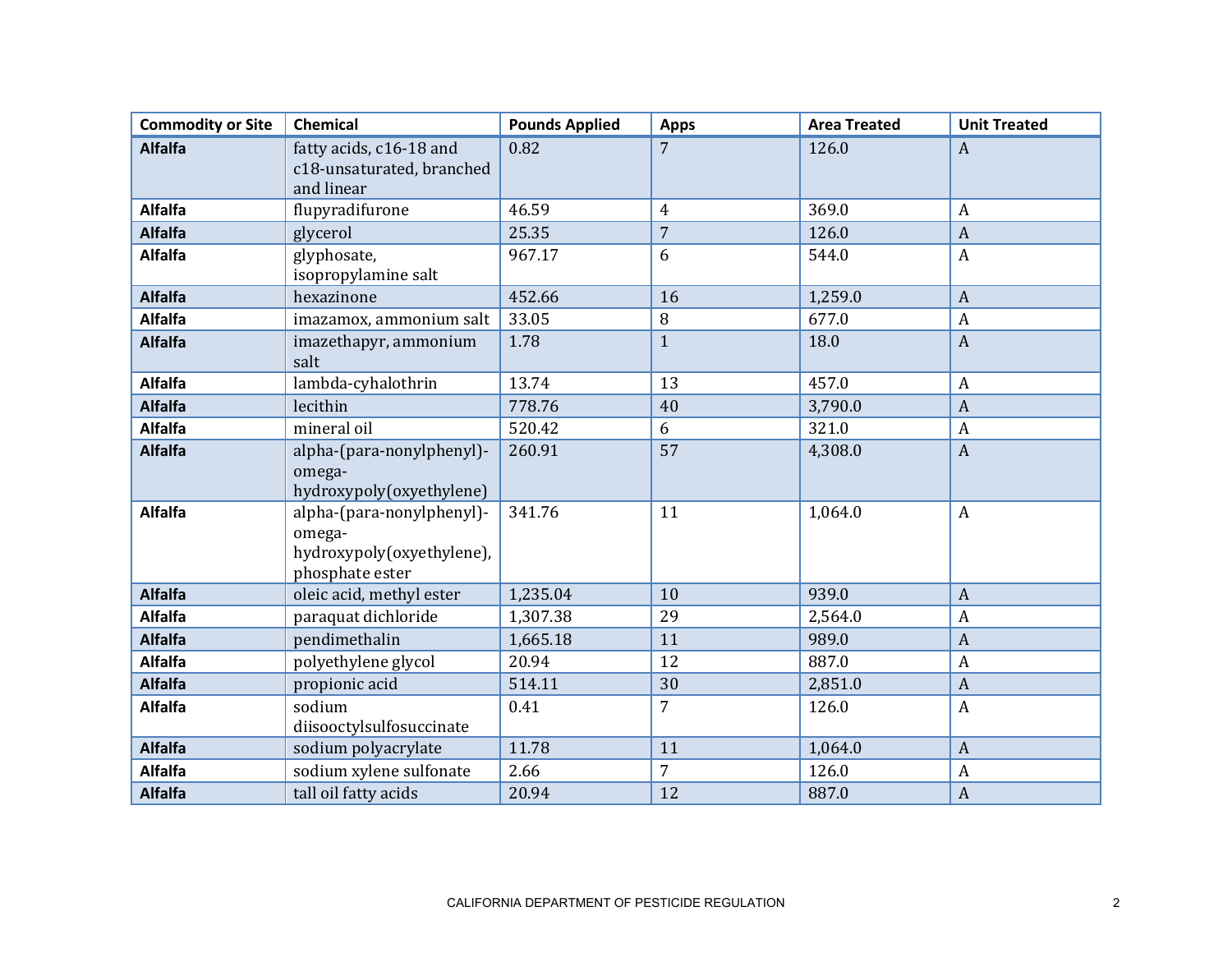| <b>Commodity or Site</b> | Chemical                                                    | <b>Pounds Applied</b> | <b>Apps</b>    | <b>Area Treated</b> | <b>Unit Treated</b> |
|--------------------------|-------------------------------------------------------------|-----------------------|----------------|---------------------|---------------------|
| <b>Alfalfa</b>           | alpha-undecyl-omega-<br>hydroxypoly(oxyethylene)            | 17.22                 | 4              | 372.0               | $\boldsymbol{A}$    |
| Forage hay/silage        | alpha-alkyl (c9-c11)-<br>omega-<br>hydroxypoly(oxyethylene) | 30.59                 | $\mathbf{1}$   | 72.0                | $\mathbf{A}$        |
| Forage hay/silage        | $2,4-d$                                                     | 13.02                 | $\mathbf{1}$   | 20.0                | $\boldsymbol{A}$    |
| Forage hay/silage        | dicamba, dimethylamine<br>salt                              | 12.05                 | $\mathbf{1}$   | 20.0                | $\boldsymbol{A}$    |
| Forage hay/silage        | imazamox, ammonium salt                                     | 4.07                  | $\mathbf{1}$   | 72.0                | $\boldsymbol{A}$    |
| Forage hay/silage        | mineral oil                                                 | 149.36                | $\mathbf{1}$   | 72.0                | $\mathbf{A}$        |
| <b>Garlic</b>            | bromoxynil octanoate                                        | 3.28                  | $\mathbf{1}$   | 6.0                 | $\boldsymbol{A}$    |
| <b>Garlic</b>            | pendimethalin                                               | 8.49                  | $\overline{2}$ | 12.0                | $\boldsymbol{A}$    |
| Landscape<br>maintenance | clopyralid, triethylamine<br>salt                           | 2.11                  | N/A            | N/A                 | N/A                 |
| Landscape<br>maintenance | diphacinone                                                 | < 0.01                | N/A            | N/A                 | N/A                 |
| Landscape<br>maintenance | ethephon                                                    | 18.72                 | N/A            | N/A                 | N/A                 |
| Landscape<br>maintenance | fludioxonil                                                 | 1.04                  | N/A            | N/A                 | N/A                 |
| Landscape<br>maintenance | glyphosate,<br>isopropylamine salt                          | 3.99                  | N/A            | N/A                 | N/A                 |
| Landscape<br>maintenance | glyphosate, potassium salt                                  | 25.77                 | N/A            | N/A                 | N/A                 |
| Landscape<br>maintenance | imidacloprid                                                | 0.51                  | N/A            | N/A                 | N/A                 |
| Landscape<br>maintenance | iprodione                                                   | 12.72                 | $\mathbf{1}$   | 2.5                 | $\boldsymbol{A}$    |
| Landscape<br>maintenance | mancozeb                                                    | 43.5                  | $\mathbf{1}$   | 2.5                 | $\boldsymbol{A}$    |
| Landscape<br>maintenance | pcnb                                                        | 405.0                 | N/A            | N/A                 | N/A                 |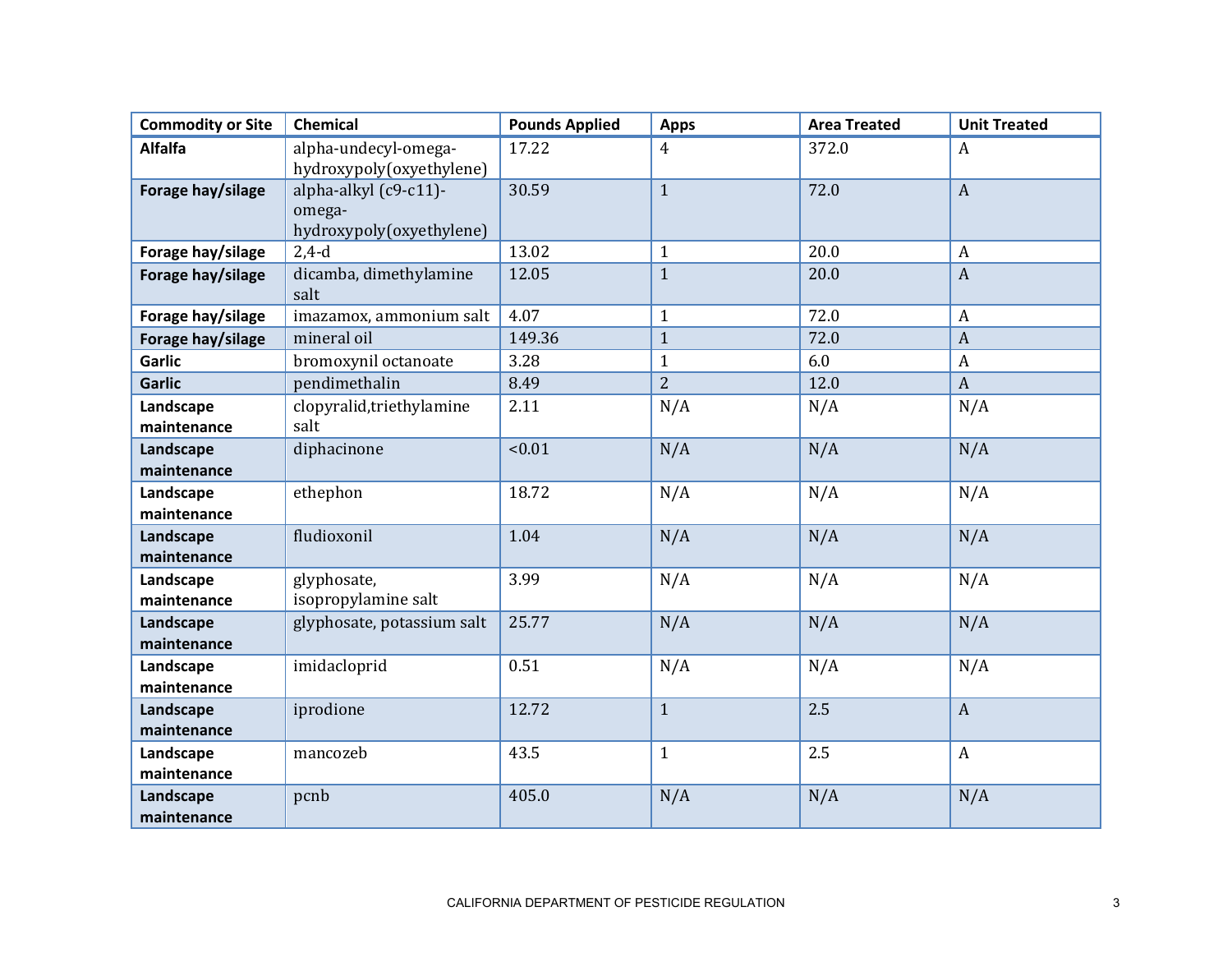| <b>Commodity or Site</b> | Chemical                                                                                                                   | <b>Pounds Applied</b> | <b>Apps</b>  | <b>Area Treated</b> | <b>Unit Treated</b> |
|--------------------------|----------------------------------------------------------------------------------------------------------------------------|-----------------------|--------------|---------------------|---------------------|
| Landscape                | propiconazole                                                                                                              | 1.83                  | N/A          | N/A                 | N/A                 |
| maintenance              |                                                                                                                            |                       |              |                     |                     |
| Landscape                | triadimefon                                                                                                                | 2.92                  | N/A          | N/A                 | N/A                 |
| maintenance              |                                                                                                                            |                       |              |                     |                     |
| Landscape                | triclopyr, triethylamine                                                                                                   | 5.75                  | N/A          | N/A                 | N/A                 |
| maintenance              | salt                                                                                                                       |                       |              |                     |                     |
| Landscape                | trifloxystrobin                                                                                                            | 0.79                  | $\mathbf{1}$ | 2.5                 | $\mathbf{A}$        |
| maintenance              |                                                                                                                            |                       |              |                     |                     |
| Landscape                | trinexapac-ethyl                                                                                                           | 1.17                  | N/A          | N/A                 | N/A                 |
| maintenance              |                                                                                                                            |                       |              |                     |                     |
| <b>Pastureland</b>       | $2,4-d$                                                                                                                    | 33.84                 | $\mathbf{1}$ | 70.0                | $\boldsymbol{A}$    |
| Pastureland              | dicamba, dimethylamine<br>salt                                                                                             | 10.26                 | $\mathbf{1}$ | 70.0                | $\boldsymbol{A}$    |
| Pastureland              | glyphosate,<br>isopropylamine salt                                                                                         | 4.0                   | $\mathbf{1}$ | 56.0                | $\mathbf{A}$        |
| <b>Public health</b>     | bacillus sphaericus 2362,<br>serotype h5a5b, strain<br>abts 1743 fermentation<br>solids, spores and<br>insecticidal toxins | 0.3                   | N/A          | N/A                 | N/A                 |
| <b>Public health</b>     | bacillus thuringiensis,<br>subsp. israelensis, strain<br>am 65-52                                                          | 7.53                  | N/A          | N/A                 | N/A                 |
| <b>Public health</b>     | methoprene                                                                                                                 | 0.13                  | N/A          | N/A                 | N/A                 |
| <b>Public health</b>     | s-methoprene                                                                                                               | 0.01                  | N/A          | N/A                 | N/A                 |
| <b>Public health</b>     | petroleum distillates,<br>refined                                                                                          | 2.21                  | N/A          | N/A                 | N/A                 |
| <b>Public health</b>     | piperonyl butoxide                                                                                                         | 1.99                  | N/A          | N/A                 | N/A                 |
| <b>Public health</b>     | piperonyl butoxide, other<br>related                                                                                       | 0.5                   | N/A          | N/A                 | N/A                 |
| <b>Public health</b>     | pyrethrins                                                                                                                 | 0.5                   | N/A          | N/A                 | N/A                 |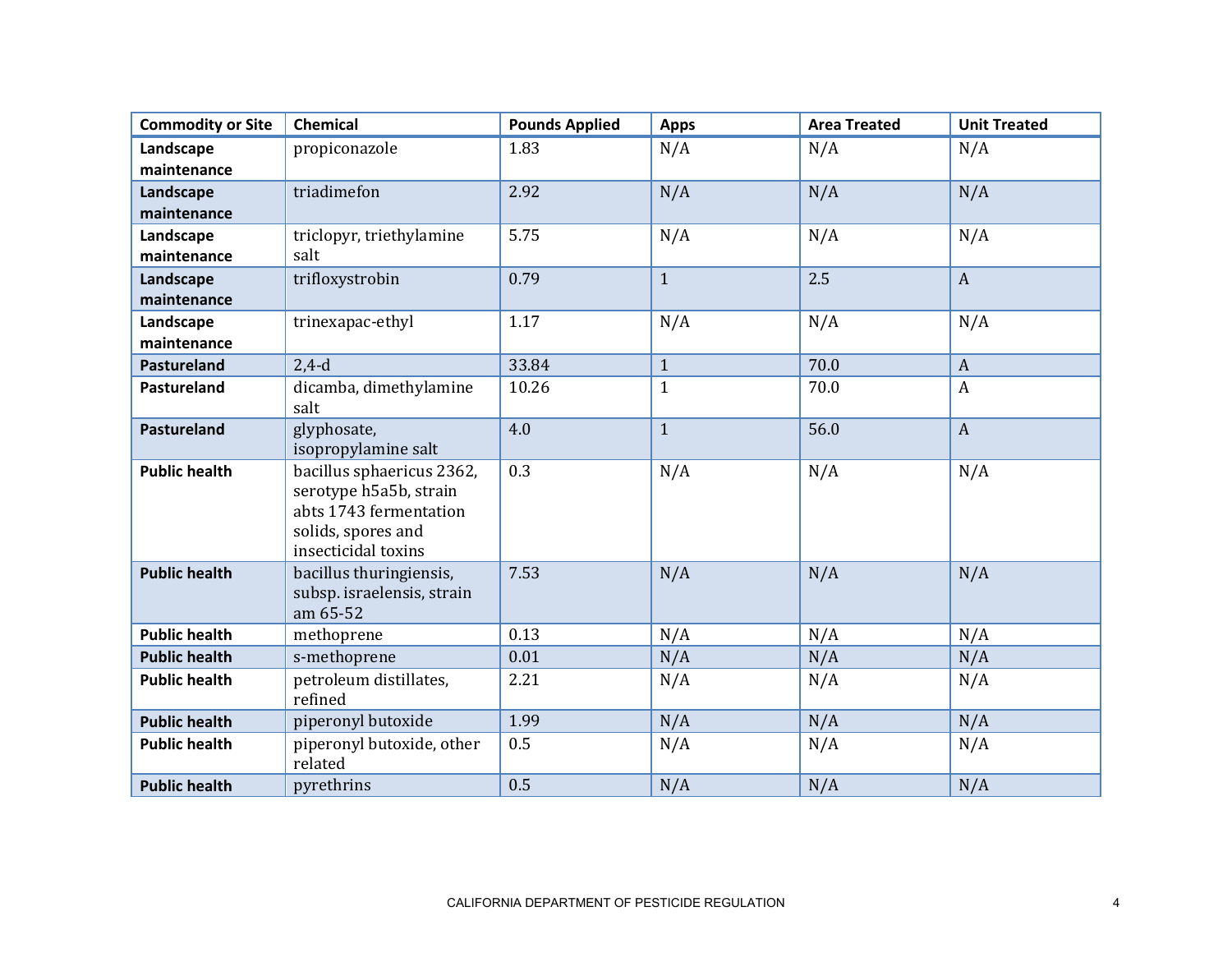| <b>Commodity or Site</b>          | <b>Chemical</b>                                                   | <b>Pounds Applied</b> | <b>Apps</b> | <b>Area Treated</b> | <b>Unit Treated</b> |
|-----------------------------------|-------------------------------------------------------------------|-----------------------|-------------|---------------------|---------------------|
| <b>Regulatory pest</b>            | chlorsulfuron                                                     | < 0.01                | N/A         | N/A                 | N/A                 |
| control                           |                                                                   |                       |             |                     |                     |
| <b>Rights of way</b>              | aminopyralid,                                                     | 9.15                  | N/A         | N/A                 | N/A                 |
|                                   | triisopropanolamine salt                                          |                       |             |                     |                     |
| <b>Rights of way</b>              | boric acid                                                        | 19.48                 | N/A         | N/A                 | N/A                 |
| <b>Rights of way</b>              | chlorsulfuron                                                     | 3.23                  | N/A         | N/A                 | N/A                 |
| <b>Rights of way</b>              | copper hydroxide                                                  | 21.67                 | N/A         | N/A                 | N/A                 |
| <b>Rights of way</b>              | diphacinone                                                       | 0.01                  | N/A         | N/A                 | N/A                 |
| <b>Rights of way</b>              | disodium octaborate<br>tetrahydrate                               | 199.18                | N/A         | N/A                 | N/A                 |
| <b>Rights of way</b>              | alpha-(para-<br>dodecylphenyl)-omega-<br>hydroxypoly(oxyethylene) | 0.15                  | N/A         | N/A                 | N/A                 |
| <b>Rights of way</b>              | glyphosate,<br>isopropylamine salt                                | 191.27                | N/A         | N/A                 | N/A                 |
| <b>Rights of way</b>              | imazapyr, isopropylamine<br>salt                                  | 16.18                 | N/A         | N/A                 | N/A                 |
| <b>Rights of way</b>              | indaziflam                                                        | 0.74                  | N/A         | N/A                 | N/A                 |
| <b>Rights of way</b>              | mineral oil                                                       | 0.96                  | N/A         | N/A                 | N/A                 |
| <b>Rights of way</b>              | alpha-(para-nonylphenyl)-<br>omega-<br>hydroxypoly(oxyethylene)   | 39.69                 | N/A         | N/A                 | N/A                 |
| <b>Rights of way</b>              | polyacrylamide polymer                                            | 0.52                  | N/A         | N/A                 | N/A                 |
| <b>Rights of way</b>              | polymerized pinene                                                | 2.73                  | N/A         | N/A                 | N/A                 |
| <b>Rights of way</b>              | sulfometuron-methyl                                               | 0.14                  | N/A         | N/A                 | N/A                 |
| <b>Structural pest</b><br>control | abamectin                                                         | < 0.01                | N/A         | N/A                 | N/A                 |
| <b>Structural pest</b><br>control | acephate                                                          | 0.13                  | N/A         | N/A                 | N/A                 |
| <b>Structural pest</b><br>control | acetamiprid                                                       | 0.51                  | N/A         | N/A                 | N/A                 |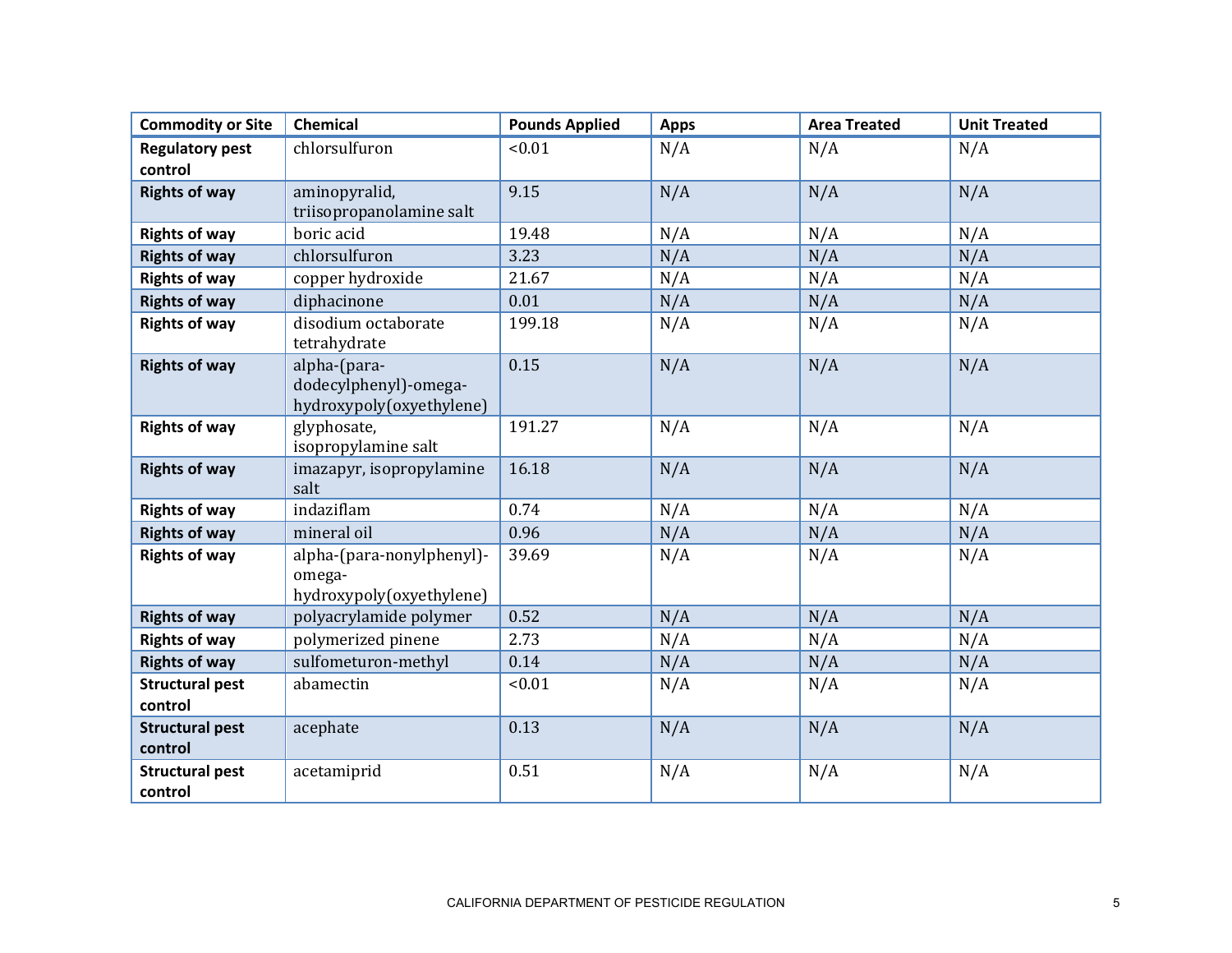| <b>Commodity or Site</b>          | Chemical                                                              | <b>Pounds Applied</b> | <b>Apps</b> | <b>Area Treated</b> | <b>Unit Treated</b> |
|-----------------------------------|-----------------------------------------------------------------------|-----------------------|-------------|---------------------|---------------------|
| <b>Structural pest</b><br>control | alkyl (50%c14, 40%c12,<br>10%c16) dimethylbenzyl<br>ammonium chloride | < 0.01                | N/A         | N/A                 | N/A                 |
| <b>Structural pest</b><br>control | d-trans allethrin                                                     | 0.01                  | N/A         | N/A                 | N/A                 |
| <b>Structural pest</b><br>control | bifenthrin                                                            | 3.96                  | N/A         | N/A                 | N/A                 |
| <b>Structural pest</b><br>control | borax                                                                 | 0.03                  | N/A         | N/A                 | N/A                 |
| <b>Structural pest</b><br>control | boric acid                                                            | 4.25                  | N/A         | N/A                 | N/A                 |
| <b>Structural pest</b><br>control | brodifacoum                                                           | 0.01                  | N/A         | N/A                 | N/A                 |
| <b>Structural pest</b><br>control | bromadiolone                                                          | 0.01                  | N/A         | N/A                 | N/A                 |
| <b>Structural pest</b><br>control | bromethalin                                                           | < 0.01                | N/A         | N/A                 | N/A                 |
| <b>Structural pest</b><br>control | chlorfenapyr                                                          | 2.58                  | N/A         | N/A                 | N/A                 |
| <b>Structural pest</b><br>control | chlorophacinone                                                       | < 0.01                | N/A         | N/A                 | N/A                 |
| <b>Structural pest</b><br>control | clothianidin                                                          | < 0.01                | N/A         | N/A                 | N/A                 |
| <b>Structural pest</b><br>control | cyfluthrin                                                            | 0.15                  | N/A         | N/A                 | N/A                 |
| <b>Structural pest</b><br>control | beta-cyfluthrin                                                       | 5.17                  | N/A         | N/A                 | N/A                 |
| <b>Structural pest</b><br>control | cypermethrin                                                          | 10.14                 | N/A         | N/A                 | N/A                 |
| <b>Structural pest</b><br>control | (s)-cypermethrin                                                      | < 0.01                | N/A         | N/A                 | N/A                 |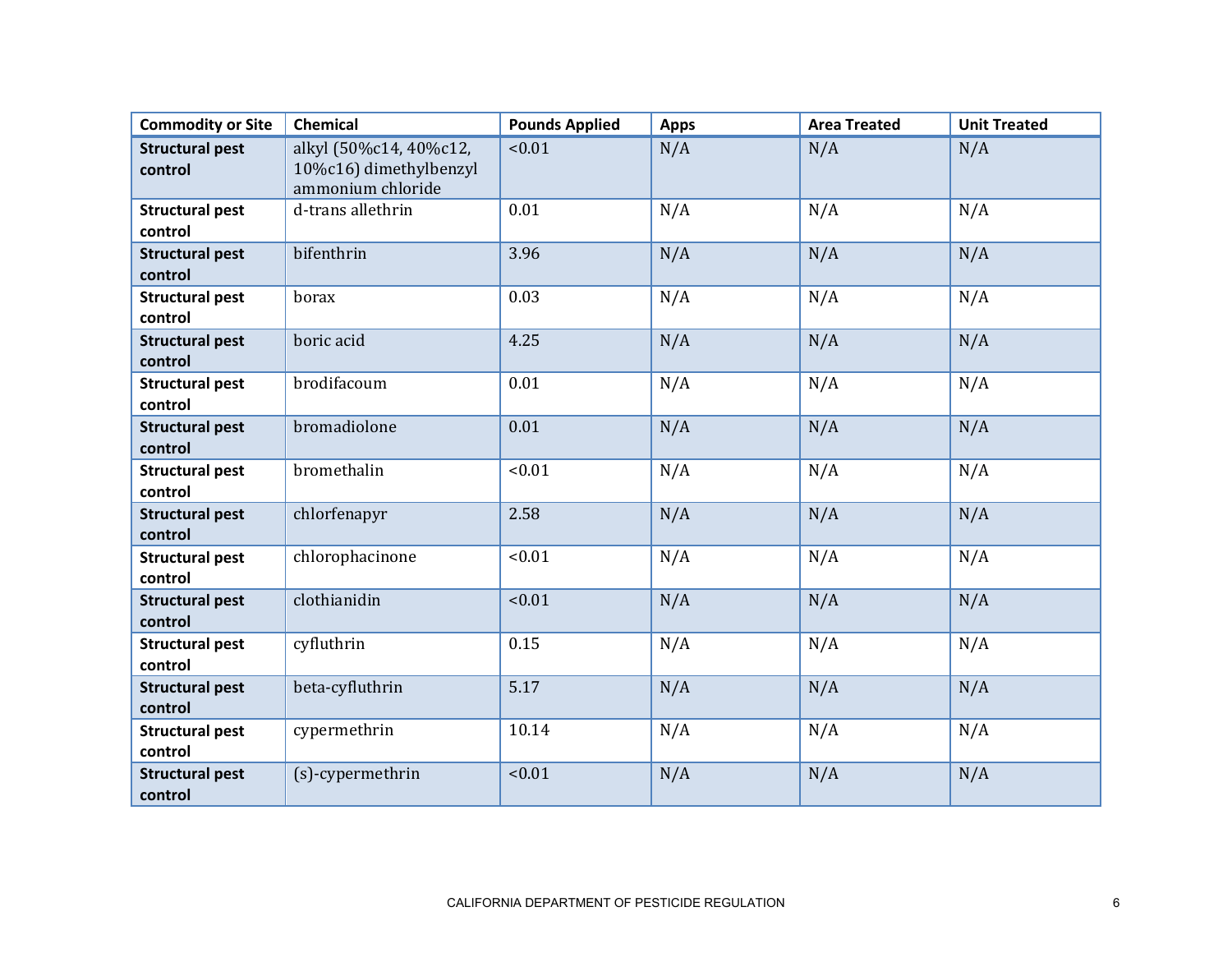| <b>Commodity or Site</b> | <b>Chemical</b>     | <b>Pounds Applied</b> | <b>Apps</b> | <b>Area Treated</b> | <b>Unit Treated</b> |
|--------------------------|---------------------|-----------------------|-------------|---------------------|---------------------|
| <b>Structural pest</b>   | ddvp                | 0.01                  | N/A         | N/A                 | N/A                 |
| control                  |                     |                       |             |                     |                     |
| <b>Structural pest</b>   | deltamethrin        | 26.31                 | N/A         | N/A                 | N/A                 |
| control                  |                     |                       |             |                     |                     |
| <b>Structural pest</b>   | diatomaceous earth  | 4.57                  | N/A         | N/A                 | N/A                 |
| control                  |                     |                       |             |                     |                     |
| <b>Structural pest</b>   | didecyl dimethyl    | < 0.01                | N/A         | N/A                 | N/A                 |
| control                  | ammonium chloride   |                       |             |                     |                     |
| <b>Structural pest</b>   | difethialone        | < 0.01                | N/A         | N/A                 | N/A                 |
| control                  |                     |                       |             |                     |                     |
| <b>Structural pest</b>   | dinotefuran         | 0.03                  | N/A         | N/A                 | N/A                 |
| control                  |                     |                       |             |                     |                     |
| <b>Structural pest</b>   | diphacinone         | 0.01                  | N/A         | N/A                 | N/A                 |
| control                  |                     |                       |             |                     |                     |
| <b>Structural pest</b>   | disodium octaborate | 3.94                  | N/A         | N/A                 | N/A                 |
| control                  | tetrahydrate        |                       |             |                     |                     |
| <b>Structural pest</b>   | esfenvalerate       | 0.02                  | N/A         | N/A                 | N/A                 |
| control                  |                     |                       |             |                     |                     |
| <b>Structural pest</b>   | fipronil            | 30.84                 | N/A         | N/A                 | N/A                 |
| control                  |                     |                       |             |                     |                     |
| <b>Structural pest</b>   | hydramethylnon      | 0.15                  | N/A         | N/A                 | N/A                 |
| control                  |                     |                       |             |                     |                     |
| <b>Structural pest</b>   | hydroprene          | 0.26                  | N/A         | N/A                 | N/A                 |
| control                  |                     |                       |             |                     |                     |
| <b>Structural pest</b>   | imidacloprid        | 2.3                   | N/A         | N/A                 | N/A                 |
| control                  |                     |                       |             |                     |                     |
| <b>Structural pest</b>   | indoxacarb          | 0.5                   | N/A         | N/A                 | N/A                 |
| control                  |                     |                       |             |                     |                     |
| <b>Structural pest</b>   | isopropyl alcohol   | 0.42                  | N/A         | N/A                 | N/A                 |
| control                  |                     |                       |             |                     |                     |
| <b>Structural pest</b>   | lambda-cyhalothrin  | 2.31                  | N/A         | N/A                 | N/A                 |
| control                  |                     |                       |             |                     |                     |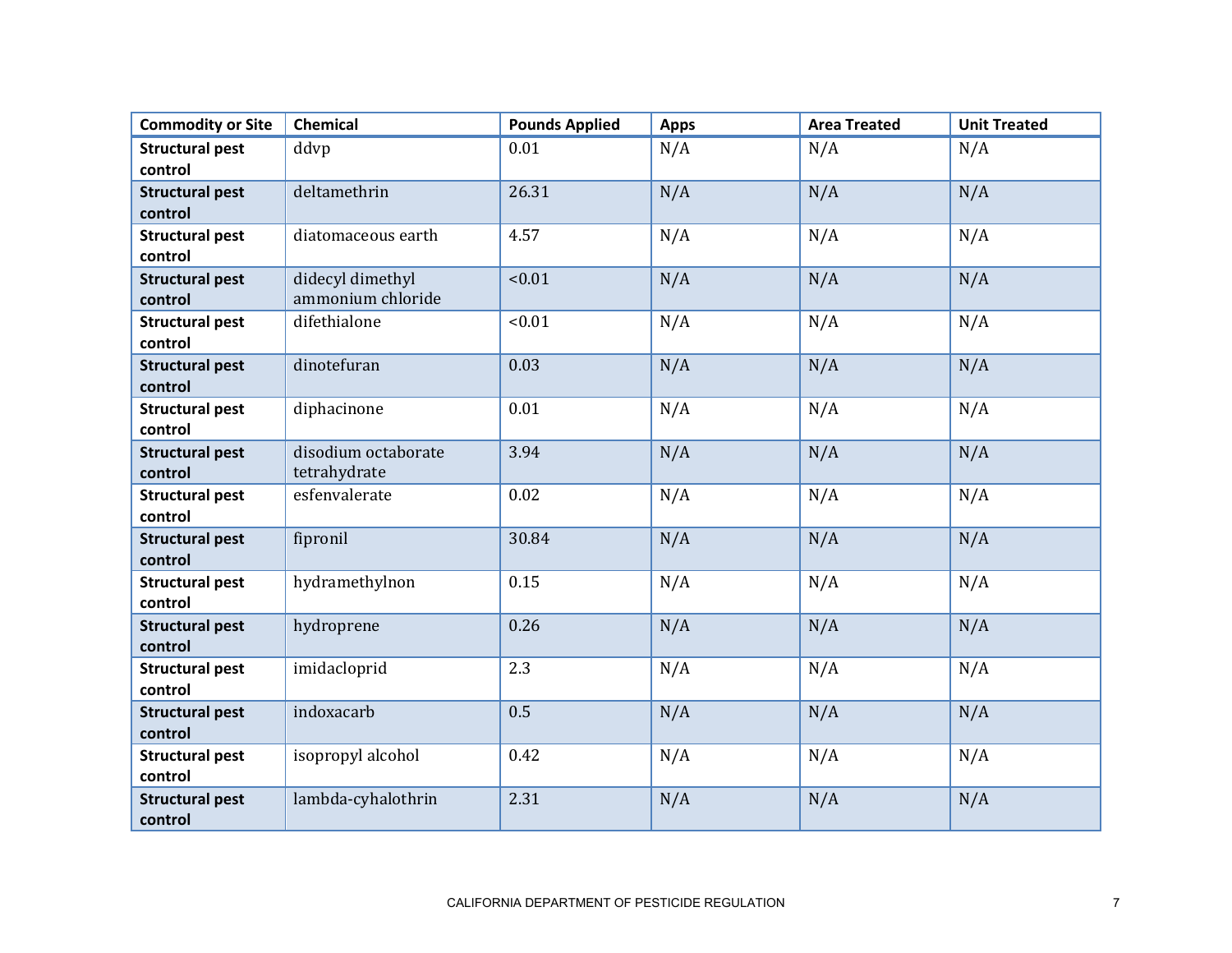| <b>Commodity or Site</b> | Chemical                  | <b>Pounds Applied</b> | <b>Apps</b> | <b>Area Treated</b> | <b>Unit Treated</b> |
|--------------------------|---------------------------|-----------------------|-------------|---------------------|---------------------|
| <b>Structural pest</b>   | muscalure                 | < 0.01                | N/A         | N/A                 | N/A                 |
| control                  |                           |                       |             |                     |                     |
| <b>Structural pest</b>   | n-octyl bicycloheptene    | 1.47                  | N/A         | N/A                 | N/A                 |
| control                  | dicarboximide             |                       |             |                     |                     |
| <b>Structural pest</b>   | permethrin                | 1.77                  | N/A         | N/A                 | N/A                 |
| control                  |                           |                       |             |                     |                     |
| <b>Structural pest</b>   | phenothrin                | 0.01                  | N/A         | N/A                 | N/A                 |
| control                  |                           |                       |             |                     |                     |
| <b>Structural pest</b>   | piperonyl butoxide        | 1.42                  | N/A         | N/A                 | N/A                 |
| control                  |                           |                       |             |                     |                     |
| <b>Structural pest</b>   | piperonyl butoxide, other | 0.31                  | N/A         | N/A                 | N/A                 |
| control                  | related                   |                       |             |                     |                     |
| <b>Structural pest</b>   | prallethrin               | < 0.01                | N/A         | N/A                 | N/A                 |
| control                  |                           |                       |             |                     |                     |
| <b>Structural pest</b>   | pyrethrins                | 0.74                  | N/A         | N/A                 | N/A                 |
| control                  |                           |                       |             |                     |                     |
| <b>Structural pest</b>   | pyriproxyfen              | 0.01                  | N/A         | N/A                 | N/A                 |
| control                  |                           |                       |             |                     |                     |
| <b>Structural pest</b>   | silica aerogel            | 0.03                  | N/A         | N/A                 | N/A                 |
| control                  |                           |                       |             |                     |                     |
| <b>Structural pest</b>   | thiamethoxam              | 0.63                  | N/A         | N/A                 | N/A                 |
| control                  |                           |                       |             |                     |                     |
| <b>Uncultivated non-</b> | aminopyralid,             | 0.2                   | N/A         | 0.93                | $\boldsymbol{A}$    |
| ag                       | triisopropanolamine salt  |                       |             |                     |                     |
| <b>Uncultivated non-</b> | heptamethyltrisiloxane-   | < 0.01                | N/A         | 0.96                | $\boldsymbol{A}$    |
| ag                       | 1,3-propanediol ether,    |                       |             |                     |                     |
|                          | ethoxylated propoxylated  |                       |             |                     |                     |
| <b>Uncultivated non-</b> | imazapyr, isopropylamine  | 5.41                  | N/A         | 6.86                | $\mathbf{A}$        |
| ag                       | salt                      |                       |             |                     |                     |
| <b>Uncultivated non-</b> | methylated soybean oil    | 0.75                  | N/A         | 0.96                | $\boldsymbol{A}$    |
| ag                       |                           |                       |             |                     |                     |